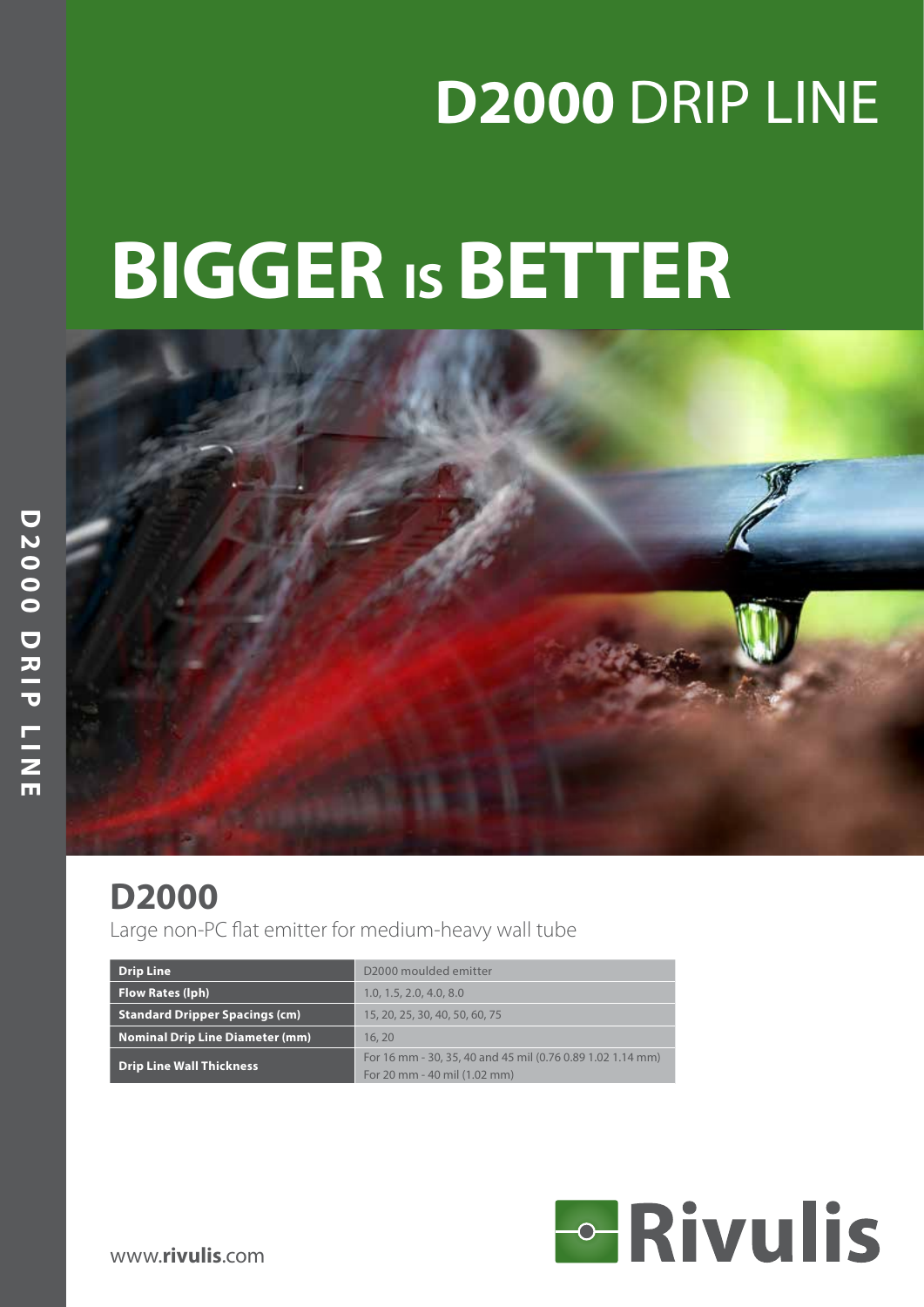D2000

# BIGGER IS BETTER: **D2000 - THE BIG EMITTER**

When you are using a medium or heavy wall tube, you want an emitter which will perform for multiple seasons without failing.

#### **Introducing the D2000 emitter.**

Developed using the latest in drip line engineering technology, the mandate for the emitter was to build a product that did not compromise on size or features.

# **BETTER ENGINEERING**: OVER 85 INLETS PER EMITTER

Featuring **14–45% larger inlet area** than the leading competing emitters, D2000 doesn't just stop there. Unlike conventional emitters that only have a single flow direction into the labyrinth, D2000 has a **dual-directional flow** to maximize every inlet.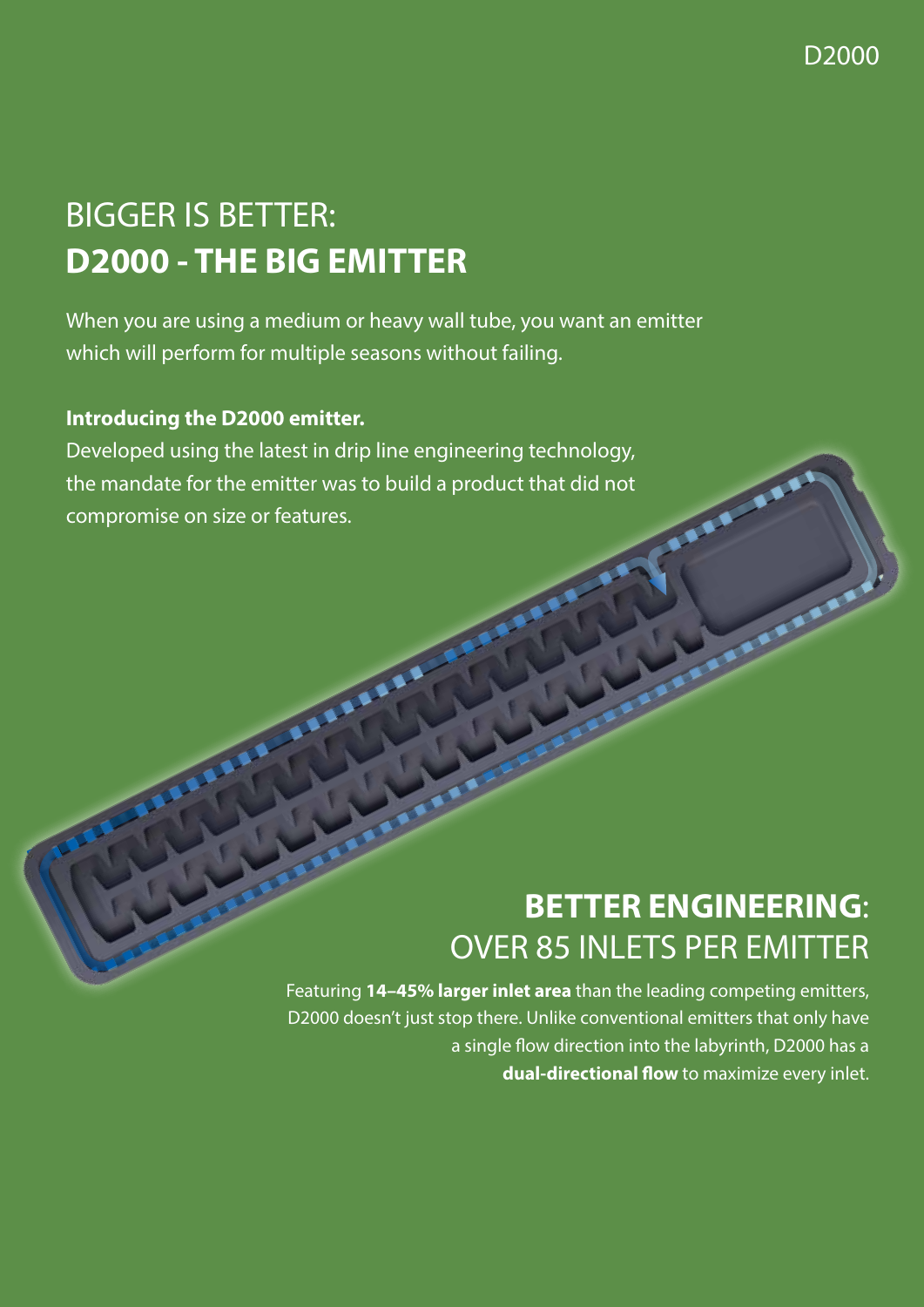#### D2000

## **HIGH VELOCITY**: INCREASED PARTICLE MOVEMENT

The D2000 is a *deep* emitter.

The emitter design places the inlet filters away from the tube edge in higher velocity areas.

This higher velocity helps increase agitation around inlets and prevent foreign particles from settling.



#### D2000 DRIP LINE - FLOW CHART 3.00 000 DRILINE E . .

3.08